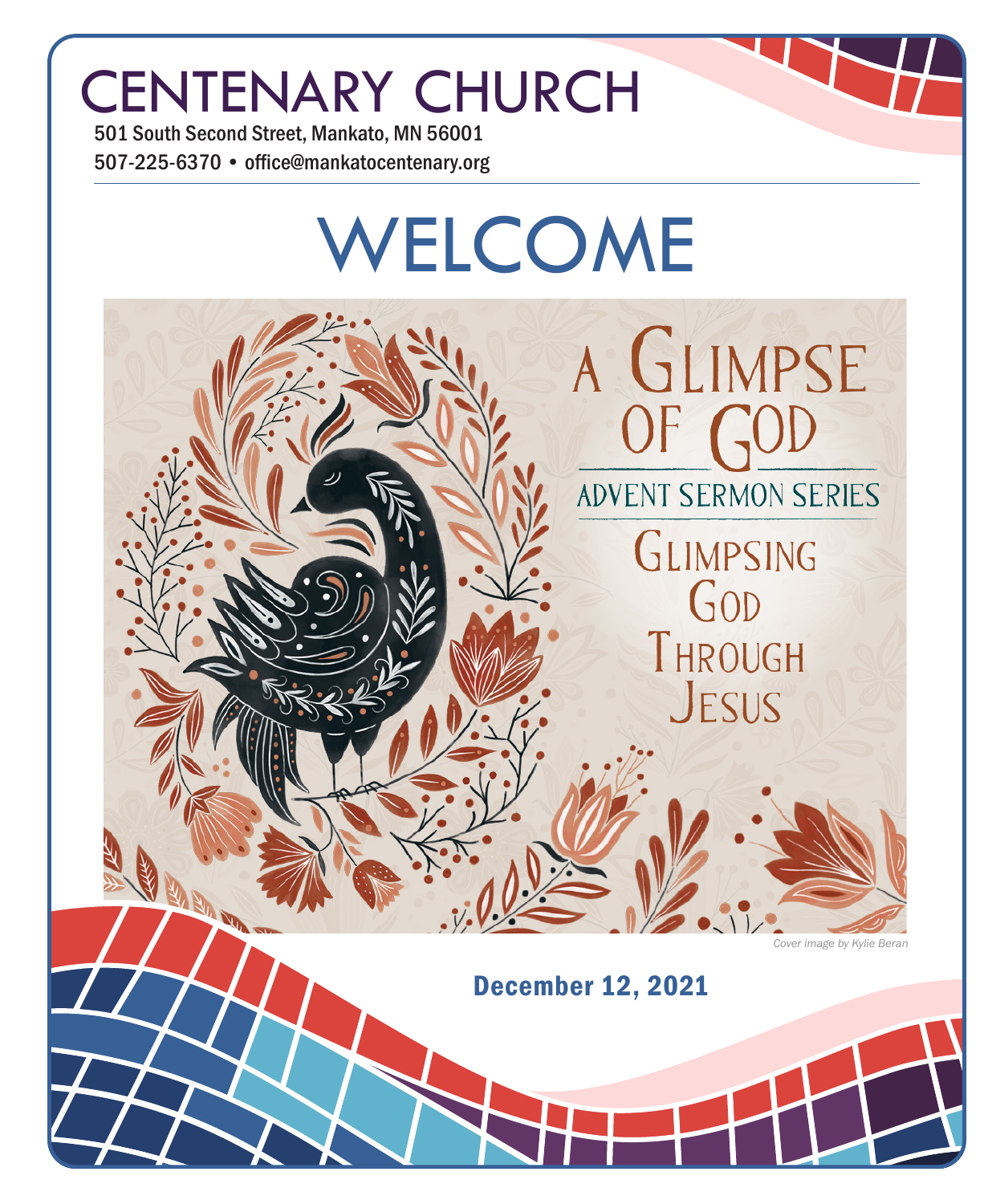## Everyone Is Welcome

We are glad that you are here and invite you to fill out the Connect Card that is in your bulletin. Please note the prayer requests and connections opportunities on the back of the card. Completed Connect Cards may be placed in the offering plate as you leave today.

Join us for coffee and donuts after the service.

Centenary United Methodist Church is a member of the Reconciling Ministries Network. Centenary has made a commitment to intersectional LGBTQ justice, and affirms that everyone is beloved and celebrated in our ministry.

## Announcements

## Wednesday, December 15th Schedule

- noon **Centering Prayer** in the Sanctuary
- 5:30 pm **Zoom Social Hour** Link in the Friday enews or contact Carla Frederick at carlafred925@gmail.com
- 6:30 pm Adult Class Link in the Friday enews or contact Pastor Michelle at Michelle@MankatoCentenary.org
- 6:30 pm Handbell Rehearsal
- 7:00 pm Youth Group Contact Lydia at Lydia@ MankatoCentenary.org for details.

Eyeglasses Donation Since we are pondering how we glimpse God this season, we are collecting old eyeglasses so we can help others see as well. There is a basket near the nametags on Sunday morning, or you can bring them into the office Wednesday or Friday mornings.

## Holy Grounds Christmas Gifts This

season, we want to extend the Christmas spirit to our Holy Grounds guests! Between now and December 21st, we will be taking donations of \$25 gift cards from downtown stores. You can drop off or mail the gift cards to the church and we will distribute them in a gift bag during breakfast at Christmas.

**Holy Grounds Fundraiser At Holy** Grounds, we serve a warm breakfast to 40-60 people 6 mornings a week, but Holy Grounds is about more than just the food. Holy Grounds provides a tangible way for us to live out the gospel call to love our neighbors as ourselves. Your gift helps Centenary to continue to love our neighbors by feeding people's minds, bodies, and spirits. We couldn't do it without your support. You can bring a gift marked for Holy Grounds with you to a worship service, deliver it to the church office, or mail it. To donate online, visit www.mankatocentenary.org/holy-grounds

## No-Rehearsal Christmas Pageant with Cocoa, Carols, and Hot

Chocolate Join us December 22nd at 7:00 p.m. for the annual Christmas Pageant. Afterwards, we'll gather around a bonfire in the parking lot to sing carols and drink hot cocoa.

**Christmas Eve Services** We invite you to our Christmas Eve Services on Friday, December 24th at 3:00 p.m. and again at 5:00 p.m. Both services will be the same. You will also be able to view the Christmas Eve Service online, on the hour, starting at 3:00 p.m. at www.MankatoCentenary.org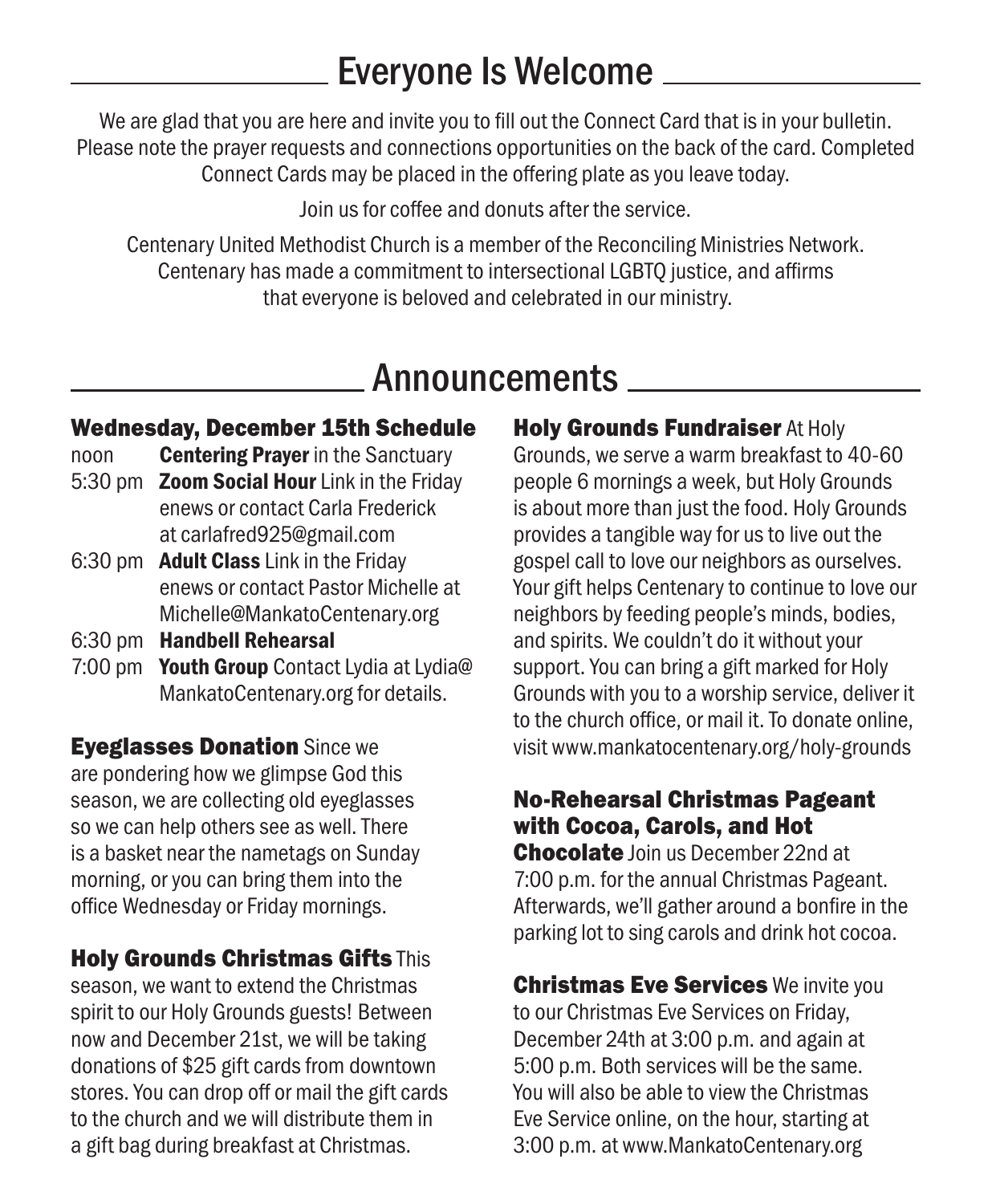## Order of Service

*Ask an usher for assistance with hearing devices and large print bulletins. Hymns no. 57-734 are in the red hymnal, 2000s in the black, and 3000s in the green.*

| <b>Prelude</b>                     |                           | <b>Kristy Gilberts</b> |
|------------------------------------|---------------------------|------------------------|
| <b>Welcome &amp; Announcements</b> |                           |                        |
| <b>Candle Lighting</b>             |                           | The Nordland Family    |
| <b>Opening Song</b>                | What Child Is This        | arr. Lindberg          |
| <b>Prayers of the People</b>       |                           |                        |
| <b>Children's Time</b>             |                           |                        |
| <b>Hymn #229</b>                   | Infant Holy, Infant Lowly | Polish Carol           |
|                                    |                           |                        |

### Lord's Prayer

Our Father, who art in heaven, hallowed be thy name. Thy kingdom come, thy will be done, on earth as it is in heaven. Give us this day our daily bread. And forgive us our trespasses, as we forgive those who trespass against us. And lead us not into temptation, but deliver us from evil. For thine is the kingdom, and the power, and the glory forever. Amen.

### Prayer *(Susan Palo Cherwein)*

| One: And the Word became flesh.       | All: Hail most favored! The Lord is with you.                           |            |
|---------------------------------------|-------------------------------------------------------------------------|------------|
| One: And lived among us.              | All: And you will bear a son.                                           |            |
| One: And we have seen his glory,      | All: He will be great,                                                  |            |
| One: Glory as of a father's only son, | All: And will be called the Son of the Most High.                       |            |
| One: Full of grace and truth.         | All: My soul magnifies the Lord, and my spirit rejoices in God          |            |
|                                       | my Savior, for God has looked with favor on the lowliness               |            |
|                                       | of this servant.                                                        |            |
| One: Full of grace and truth.         | All: The Mighty has done great things for me, and holy is his name.     |            |
|                                       | His mercy is for those who fear him (Let it be according to your word.) |            |
| One: And we have seen his glory,      | All: He has shown the strength of his arm; he has scattered the         |            |
|                                       | proud in their conceit.                                                 |            |
| One: Glory as of a father's only son, | All: He has brought down the powerful from their thrones, and           |            |
|                                       | lifted up the lowly.                                                    |            |
| One: Full of grace and truth.         | All: (Your word has been fulfilled.)                                    |            |
|                                       | Amen.                                                                   |            |
| <b>Special Music</b>                  | One Small Child                                                         | arr. Meece |
|                                       |                                                                         |            |

A Reading From John 1:14